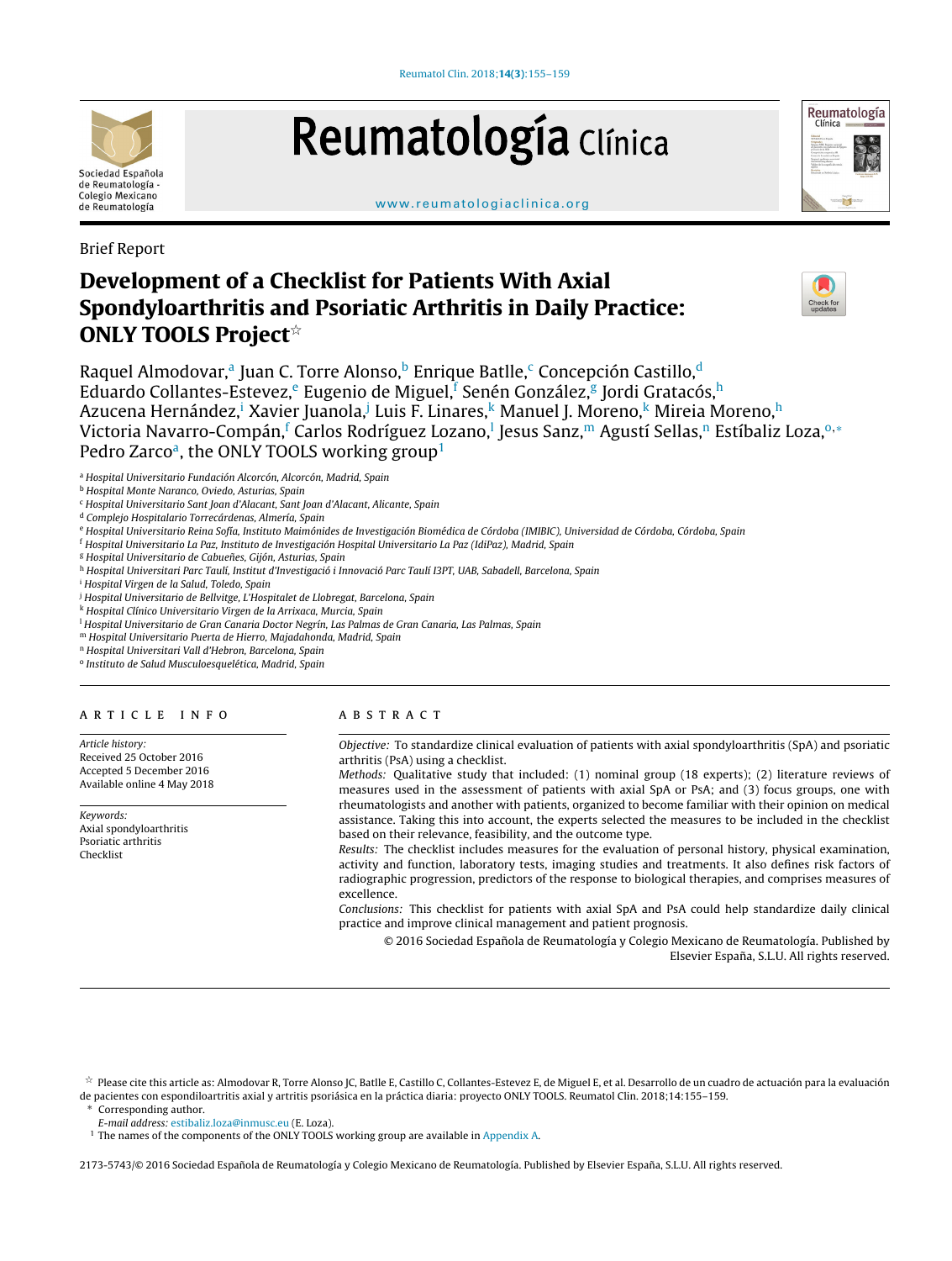Palabras clave: Espondiloartritis axial Artritis psoriásica Cuadro de actuación

## Desarrollo de un cuadro de actuación para la evaluación de pacientes con espondiloartritis axial y artritis psoriásica en la práctica diaria: proyecto ONLY **TOOLS**

r e s u m e n

Objetivo: Estandarizar la evaluación clínica de pacientes con espondiloartritis (EspA) axial y artritis psoriásica (APs).

Métodos: Estudio cualitativo que incluyó: 1) grupo nominal (18 expertos); 2) revisión de la literatura sobre variables empleadas en la evaluación de los pacientes con EspA axial o APs, y 3) grupo focal con reumatólogos y otro con pacientes con EspA axial o APs para analizar la evaluación de las EspA en las consultas de reumatología. Los expertos seleccionaron las variables a incluir en el cuadro de actuación con base en su relevancia, factibilidad en consulta y método/s de medición.

Resultados: El cuadro de actuación incluye las variables para valorar antecedentes personales, exploración física, actividad y función, pruebas complementarias y tratamientos. Detalla factores de riesgo de progresión radiográfica, factores predictores de respuesta a terapia biológica, e incluye variables de excelencia.

Conclusiones: Este cuadro de actuación para pacientes con EspA axial y APs podrá ayudar a homogeneizar la práctica clínica diaria y a mejorar el manejo y el pronóstico de estos pacientes.

© 2016 Sociedad Española de Reumatología y Colegio Mexicano de Reumatología. Publicado por Elsevier España, S.L.U. Todos los derechos reservados.

#### Introduction

In routine clinical practice, it is recommended that patients with spondyloarthritis (SpA) be evaluated according to clinical signs, symptoms and acute-phase reactants,<sup>[1,2](#page-4-0)</sup> for example the Bath Ankylosing Spondylitis Disease Activity Index, C-reactive protein or the Ankylosing Spondylitis Disease Activity Score, which combines the 2 aspects (both subjective assessment of the patient and the acute-phase reactants). $3$  The same occurs with psoriatic arthritis  $(PsA)<sup>2</sup>$  $(PsA)<sup>2</sup>$  $(PsA)<sup>2</sup>$ 

However, despite the availability of a number of Spanish and international guidelines for the evaluation of SpA including PsA, the EmAR II stu[d](#page-4-0)y, conducted in Spain, $4$  demonstrated that, in the assessment of SpA patients, approximately 60% of their medical records do not include an assessment of possible joint involvement or overall evaluation ofthe patient. In 87%, no joint score is recorded and, in 84%, there is no mention of a functional score. Distinct factors may contribute to this situation. At the present time, there is great pressure on health professionals that does not favor the evaluation and systematic collection of data. Moreover, there is a great variability in the assessment variables recorded for these patients (number, characteristics, feasibility, validation, etc.). This means that the outpatient follow-up of these individuals may not be optimal.<sup>[5](#page-4-0)</sup>

These facts justify the need to design realistic strategies that contribute to improving the quality of clinical practice in order that these patients receive integrated care. $4$  On the basis of the above aspects, the purpose of this project was to draw up a normalization tool(a framework for action, in the form of a checklist of items to be considered in visits to the rheumatologist, for an adequate assessment of the patient) to enhance the evaluation in routine practice of patients with axial SpA and PsA, for the aim of standardizing and achieving a stricter control of the disease, favoring the identification of high-risk factors and responses, as well as control of comorbidities.

#### Material and Methods

#### Study Design

We designed a qualitative study based on the methodology of the nominal group and a review of the literature promoted by

the Work Group for the Study of Spondyloarthritis of the Spanish Society of Rheumatology, which comprises 2 projects: APROXIMA ("Approximate") and PERSONALIZA ("Personalize").

#### Participant Selection

We selected a group of 18 experts (with interest and demonstrated experience in the subject of the project) from all the regions of Spain.

#### Drafting the Checklist

We performed a literature review that included PubMed, as well as Spanish and international guidelines and consensus documents. For this, we selected all of the variables employed for the evaluation of axial SpA and PsA patients (sociodemographic, clinical and treatment-related). We then organized 2 focus groups, 1 with rheumatologists (to explore the barriers and facilitators in the management of patients with axial SpA and PsA, as well as the most relevant aspects of their routine evaluation in the rheumatology department) and another with patients (to assess the needs that they detected in their visits to their physician, so that they subsequently be evaluated by the experts). The list of variables and the results of the focus groups were presented and discussed in a nominal group of experts, which prepared a provisional list of variables, both for the first visit and for successive appointments. The experts the assessed each of these variables in terms of their: (1) relevance (impact on the patient, decision making, prognostic factor, etc.) from 1 (little relevant) to 10 (very relevant); (2) feasibility in the outpatient office from 1 (difficult to implement) to 10 (very feasible); (3) periodicity of the evaluation; and 4) method/s of measurement (direct question, questionnaire, scale, etc.). Once all the variables had been evaluated, the experts selected them for inclusion in the first visit and for successive appointments (together with their periodicity) those that had achieved the best scores and that they considered important for the evaluation of these patients. Next, they defined: (1) measures of excellence (those that, by taking into account the characteristics of routine clinical practice, may be more complicated to measure); variables considered prognostic factors, on the basis of the literature; (3) variables that predict the response to biological therapies, according to published reports;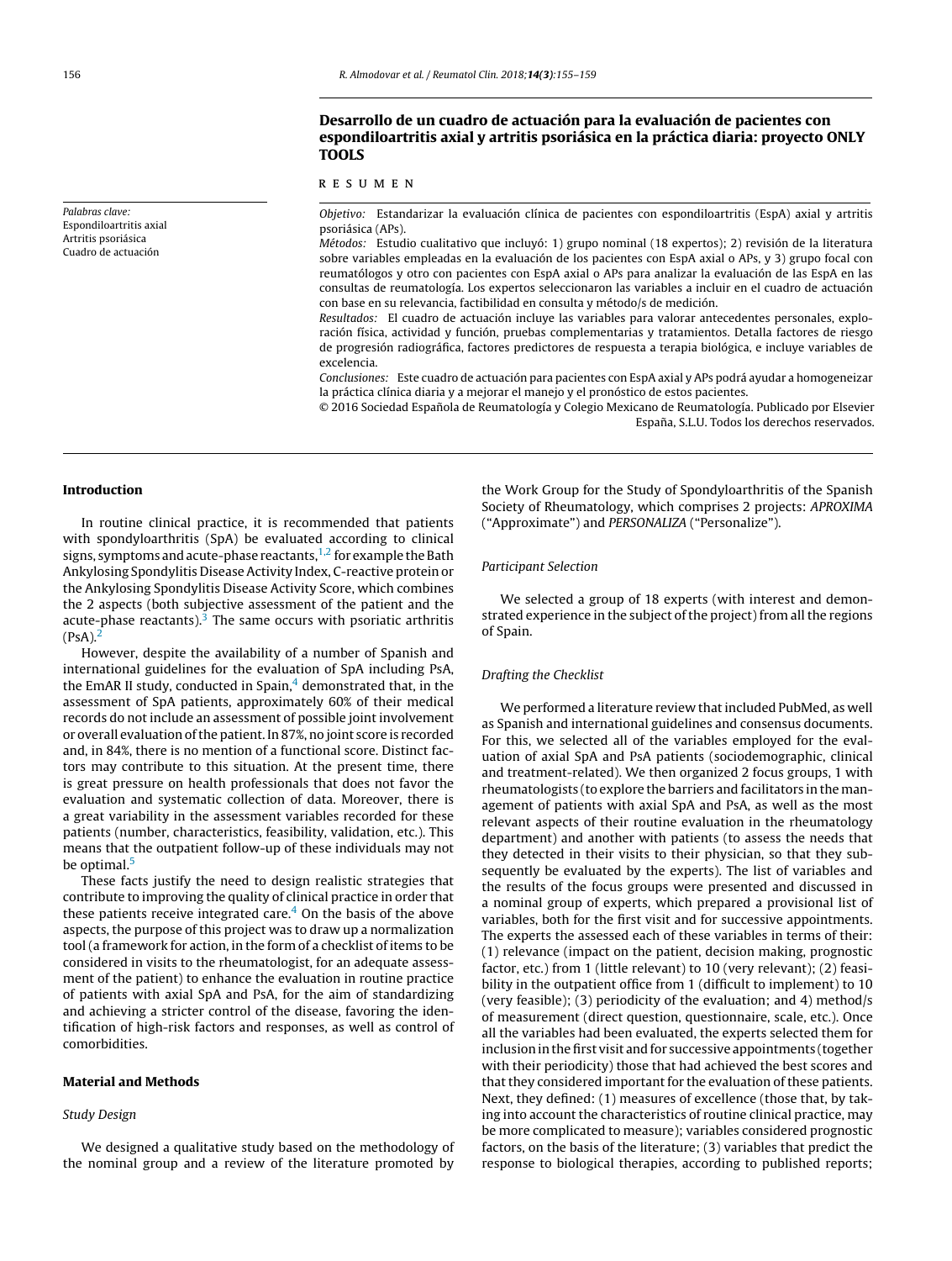and 94) common variables and those specific for axial SpA and PsA. These specifications were included in the checklist.

Finally, this checklist and its specifications were presented and analyzed in local meetings throughout Spain by an extensive and representative group of rheumatologists (see ONLY TOOLS work group in [Appendix](#page-4-0) A). All of the recommendations proposed in these local meetings were conveyed to the experts, who drafted the definitive checklist and specifications. This entire process was done with the aid of methodological advice, that helped both in the organization of the focus groups and in the subsequent discussion of the elements to be included in the checklist.

#### Statistical Analysis

This analysis was based on a descriptive study.

#### Results

We drafted a checklist to evaluate SpA patients, with differentiated markers for patients with axial SpA and PsA, and their periodicity, as well as other specifications ([Fig.](#page-3-0) 1). It includes sociodemographic variables, like the date of birth and sex (risk factor for the risk of radiographic progression and a determinant of a good response to biological therapy.

Concerning personal history, we documented, among other data, allergies, profession/employment status and use of tobacco (another risk factor affecting radiographic progression). Likewise, we recorded the date of symptom onset, the date of the diagnosis, related family history, enthesitis, dactylitis, extra-articular manifestations and the presence of inflammatory lower back pain. In the group of PsA patients, we included peripheral involvement, cutaneous symptoms and nail involvement.

With respect to comorbidities, we considered only those that had been diagnosed, such as hypertension, gastric ulcers and osteoporosis. As biomarkers, we included human leukocyte antigen (HLA) B27 and, specifically, in PsA, rheumatoid factor and anticyclic citrullinated peptide antibodies.

For patients with PsA, the physical examination included a study of synovitis in an upper and a lower limb and dactylitis, as well as a study of the skin and nails. Those with axial SpA underwent examinations of hip mobility, modified Schöber test, chest expansion and cervical rotation.

On the other hand, patient weight, height, body mass index, abdominal circumference and arterial blood pressure should be determined yearly in PsApatients and, as a measure of "excellence", in the case of those with SpA.

With respect to clinical control, for axial SpA, the checklist includes the physician global assessment, the Bath Ankylosing Spondylitis Functional Index and the Disease Activity Score in 28 joints in the case of polyarticular involvement, aside from the Ankylosing Spondylitis Disease Activity Score and the Bath Ankylosing Spondylitis Disease Activity Index as determinants of a good response to biological therapy, and the former, moreover, as a risk factor of radiographic progression. In the case of PsA, the patient global assessment and morning joint stiffness are also evaluated.

Ancillary tests that should be performed in the control of axial SpA are complete blood count, erythrocyte sedimentation rate, routine laboratory tests, urinalysis and C-reactive protein (a determining factor of a good response to biological therapy and of radiographic progression). As a measure of excellence, it was decided to include 25-OH vitamin D and bone densitometry. In PsA patients, urinary uric acid should also be determined and, as a measure of excellence, the lipid profile, as well. With regard to imaging studies, plain radiography of the pelvis, spine and sacroiliac joints (and peripheral joints in patients with PsA) helps to monitor risk factors for radiographic progression. A radiograph of the pelvis enables a proper assessment of the sacroiliac joints and the hips, making it unnecessary to X-ray these structures. Magnetic resonance of the sacroiliac joints serves as a marker of radiographic progression, and is also related to the response to biological therapy. Thus, the decision was made to include it.

Finally, this checklist incorporates a section on treatments.

#### Discussion

The work group for the study of SpA of the Spanish Society of Rheumatology has developed a practical and simple checklist, achieved by consensus. It is adapted to the characteristics of Spanish outpatient clinics, and is based on a review of the literature and the opinion of experts for the assessment of patients with axial SpA and PsA in routine clinical practice.

A number of studies have shown that adherence to the recommendations for the evaluation of patients with SpA and PsA is highly variable, either because of a lack of time, motivation or knowledge, or because of the considerable number of the variables and their characterists.[2,5–8](#page-4-0)

In addition to standardizing routine clinical practice, the drafting of this checklist was to facilitate the identification of different risk profiles in patients (response to biological therapies, <sup>[9](#page-4-0)</sup> radiographic progression, <sup>10, 11</sup>, etc.) and aid in improving our approach to their comorbidities.[12](#page-4-0) With these "warning signs" the effort is made to stress the need for greater awareness and control in these patients. It includes all the variables recommended in the Spanish and international guidelines and is presented in a simple form so that its use is feasible, either printed out or incorporated into the electronic medical record.<sup>[1,2](#page-4-0)</sup> Thus, although these items are familiar to rheumatologists, providing them in an orderly and accessible way that is easy to employ should be an incentive for its implementation. This should contribute to a better control, adaptation of the resources utilized and facilitation of an integrated management of complex patients and serve as a tool to resolve the detected needs.<sup>[5](#page-4-0)</sup>

The project has several limitations. For example, a possible limitation could be derived from the representativeness of the panelists, making it difficult to generalize and compare the suggested ideas. To avoid these limitations, we contacted rheumatologists from different centers in Spain to ensure demographic representativeness. Another limitation could be derived from the election of the items included in the checklist; although the failure to mention a relevant variable does not appear to be probable, new ones can be defined during every patient visit. We have not performed a real implementation of the checklist to determine whether or not its use is truly feasible and whether it enhances the care of patients with axial SpA, but this will be the object of future projects.

The design of a checklist as a tool for standardization might improve normalization and evaluation in the outpatient clinic. It could lead to a stricter control of the disease, identification of risk profiles and the control of comorbidities in routine clinical practice. At the present time, a project is underway for the introduction and assessment of the use of this checklist.

### Ethical Disclosures

Protection of human and animal subjects. The authors declare that no experiments were performed on humans or animals for this study.

Confidentiality of data. The authors declare that no patient data appear in this article.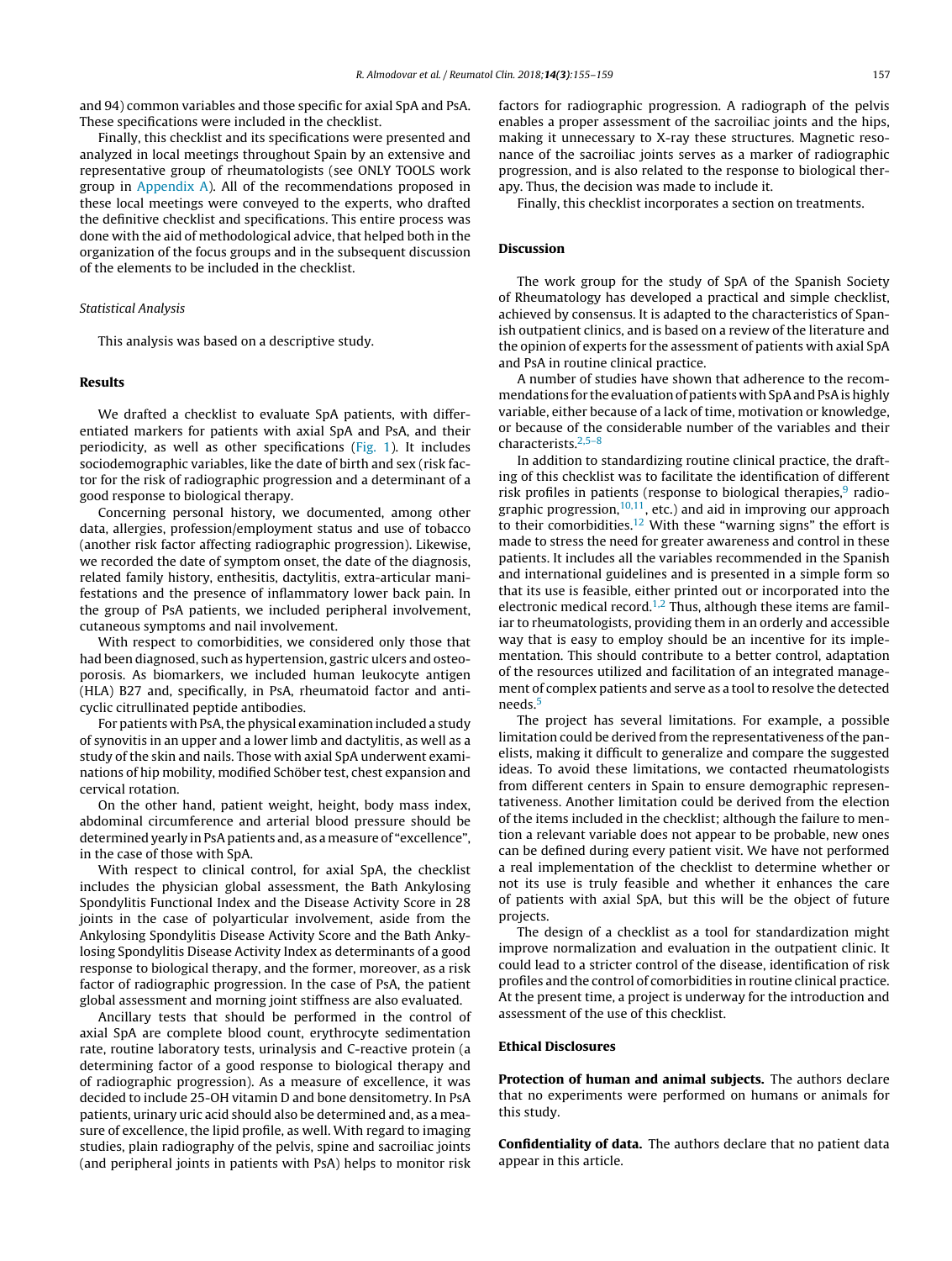<span id="page-3-0"></span>

|   | Date of birth                   |                                                                                                                                                                   |
|---|---------------------------------|-------------------------------------------------------------------------------------------------------------------------------------------------------------------|
|   | i o Sex                         | $\square$ Man<br>$\square$ Woman                                                                                                                                  |
|   |                                 |                                                                                                                                                                   |
|   | Personal history                |                                                                                                                                                                   |
|   | Allergies                       |                                                                                                                                                                   |
|   | Profession / employment status  |                                                                                                                                                                   |
|   | Physical activity               | hours/week                                                                                                                                                        |
|   | Smoking                         |                                                                                                                                                                   |
|   | Alcohol                         |                                                                                                                                                                   |
| ◉ | Date of onset of psoriasis      |                                                                                                                                                                   |
| 0 | Date of onset of joint symptoms |                                                                                                                                                                   |
|   | Low back pain                   |                                                                                                                                                                   |
|   | Lower back pain                 | Inflammatory (nocturnal pain,<br>morning stiffness, insidious onset,<br>improvement with exercise and<br>NSAID, and/or alternating buttock<br>pain)<br>Mechanical |
|   | Family history                  | <b>Psoriasis</b><br><b>IBD</b><br>Reactive a.<br>$\Box$ Uveitis<br>SpA                                                                                            |
|   | Peripheral involvement          | ⊓                                                                                                                                                                 |
|   | Skin symptoms (psoriasis)       |                                                                                                                                                                   |
|   | Nail involvement                |                                                                                                                                                                   |
|   | Enthesitis                      |                                                                                                                                                                   |
|   | Dactylitis                      |                                                                                                                                                                   |
|   | Extra-articular manifestations  | Diarrhea   IBD<br>Psoriasis<br>$\Box$ Urethritis cervicitis<br><b>Uveitis</b>                                                                                     |

# Comorbidities (Check only if diagnosed)



#### Biomarkers

(Check only those in which the result was positive. A single



## Specific for psoriatic arthritis.

Notice: Risk factor for radiographic progression.

 $\hat{\mathbf{O}}$  Determining factor of a good response to biological therapy.

Specific for axial spondyloarthritis.

 $\bullet$  Measure of excellence.

# reatin was positive. A single<br>determination would be sufficient) (Check treatments being taken at each visit)

 $\n **INSAID**\n$ 

| $\Box$ Corticosteroids                                      |
|-------------------------------------------------------------|
| <b>IDMARD</b>                                               |
| $\Box$ Biological therapy                                   |
| Health-related lifestyle (smoking, exercise, alcohol, diet) |

|                | Physical examination (DMR: according to<br>data from the medical record; AM: annual<br>minimum; 6 m: every 6 months; RF:<br>periodicity according to risk factors) |                |  |  |  |  |  |  |  |  |  |  |  |  |
|----------------|--------------------------------------------------------------------------------------------------------------------------------------------------------------------|----------------|--|--|--|--|--|--|--|--|--|--|--|--|
|                | <b>Upper limb synovitis</b>                                                                                                                                        | <b>DMR</b>     |  |  |  |  |  |  |  |  |  |  |  |  |
|                | Lower limb synovitis                                                                                                                                               | <b>DMR</b>     |  |  |  |  |  |  |  |  |  |  |  |  |
|                | Enthesitis (if painful)                                                                                                                                            | <b>DMR</b>     |  |  |  |  |  |  |  |  |  |  |  |  |
| î              | <b>Dactylitis</b>                                                                                                                                                  | <b>DMR</b>     |  |  |  |  |  |  |  |  |  |  |  |  |
|                | Skin/nails                                                                                                                                                         | AM             |  |  |  |  |  |  |  |  |  |  |  |  |
|                | <b>Examination of hips</b>                                                                                                                                         | <b>AM</b>      |  |  |  |  |  |  |  |  |  |  |  |  |
|                | <b>Modified Schöber</b>                                                                                                                                            | <b>AM</b>      |  |  |  |  |  |  |  |  |  |  |  |  |
|                | <b>Chest expansion</b>                                                                                                                                             | <b>AM</b>      |  |  |  |  |  |  |  |  |  |  |  |  |
|                | Cervical rotation                                                                                                                                                  | <b>AM</b>      |  |  |  |  |  |  |  |  |  |  |  |  |
| O              | Weight/Height/BMI*                                                                                                                                                 | <b>AM</b>      |  |  |  |  |  |  |  |  |  |  |  |  |
| o              | Abdominal circumference*                                                                                                                                           | <b>AM</b>      |  |  |  |  |  |  |  |  |  |  |  |  |
| O              | Arterial blood pressure*                                                                                                                                           | <b>AM</b>      |  |  |  |  |  |  |  |  |  |  |  |  |
|                | <b>Clinical control</b>                                                                                                                                            |                |  |  |  |  |  |  |  |  |  |  |  |  |
|                | Physician global assessment (0-10)                                                                                                                                 | <b>DMR</b>     |  |  |  |  |  |  |  |  |  |  |  |  |
|                | Patient global assessment (0-10)                                                                                                                                   | <b>DMR</b>     |  |  |  |  |  |  |  |  |  |  |  |  |
|                | Morning joint stiffness (min)                                                                                                                                      | <b>DMR</b>     |  |  |  |  |  |  |  |  |  |  |  |  |
|                | i ◎ ASDAS                                                                                                                                                          | <b>DMR</b>     |  |  |  |  |  |  |  |  |  |  |  |  |
| 0              | <b>BASDAI</b>                                                                                                                                                      | <b>DMR</b>     |  |  |  |  |  |  |  |  |  |  |  |  |
|                | <b>BASFI</b>                                                                                                                                                       | <b>DMR</b>     |  |  |  |  |  |  |  |  |  |  |  |  |
|                | DAS28 (in the case of polyarticular involvement                                                                                                                    | <b>DMR</b>     |  |  |  |  |  |  |  |  |  |  |  |  |
|                | <b>Ancillary tests</b>                                                                                                                                             |                |  |  |  |  |  |  |  |  |  |  |  |  |
|                | Complete blood count                                                                                                                                               |                |  |  |  |  |  |  |  |  |  |  |  |  |
|                | <b>ESR</b>                                                                                                                                                         |                |  |  |  |  |  |  |  |  |  |  |  |  |
|                | i◎ CRP                                                                                                                                                             |                |  |  |  |  |  |  |  |  |  |  |  |  |
|                | Routine laboratory tests                                                                                                                                           |                |  |  |  |  |  |  |  |  |  |  |  |  |
|                | C Lipid profile                                                                                                                                                    | 6 <sub>m</sub> |  |  |  |  |  |  |  |  |  |  |  |  |
|                | Uric acid                                                                                                                                                          | 6 m            |  |  |  |  |  |  |  |  |  |  |  |  |
| O              | 25-OH vitamin D                                                                                                                                                    |                |  |  |  |  |  |  |  |  |  |  |  |  |
|                | Urinalysis                                                                                                                                                         |                |  |  |  |  |  |  |  |  |  |  |  |  |
| i              | Simple radiography of pelvis and spine                                                                                                                             |                |  |  |  |  |  |  |  |  |  |  |  |  |
| i              | Radiography of sacroiliac joints                                                                                                                                   |                |  |  |  |  |  |  |  |  |  |  |  |  |
| i              | Peripheral radiography                                                                                                                                             |                |  |  |  |  |  |  |  |  |  |  |  |  |
| $\overline{1}$ | Radiography of sacroiliac joints <sup>11</sup>                                                                                                                     |                |  |  |  |  |  |  |  |  |  |  |  |  |
| O              | Bone densitometry                                                                                                                                                  | <b>RF</b>      |  |  |  |  |  |  |  |  |  |  |  |  |
|                | * Measure of excellence only in axial SpA.                                                                                                                         |                |  |  |  |  |  |  |  |  |  |  |  |  |

Fig. 1. Checklist for the evaluation of patients with axial spondyloarthritis and psoriatic arthritis.